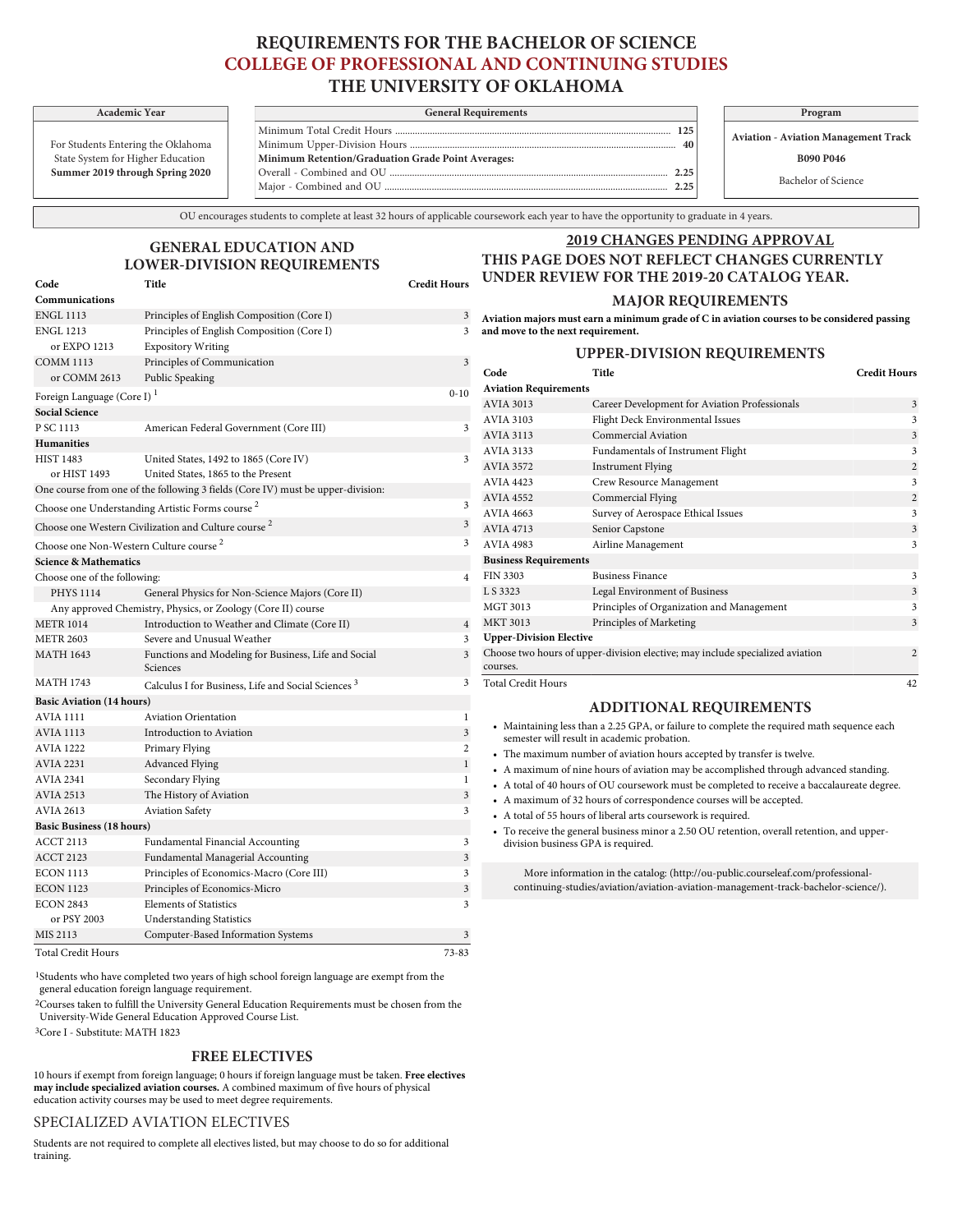# **SUGGESTED SEMESTER PLAN OF STUDY**

| Year          |                                  | <b>FIRST SEMESTER</b>                                                          | <b>Hours</b>   |                                         | <b>SECOND SEMESTER</b>                                              | <b>Hours</b>   |
|---------------|----------------------------------|--------------------------------------------------------------------------------|----------------|-----------------------------------------|---------------------------------------------------------------------|----------------|
| FRESHMAN      | <b>ENGL 1113</b>                 | Principles of English Composition (Core I)                                     | $\mathfrak{Z}$ | <b>ENGL 1213 or</b><br><b>EXPO 1213</b> | Principles of English Composition (Core I) or Expository<br>Writing | 3              |
|               | <b>MATH 1643</b>                 | Functions and Modeling for Business, Life and Social<br>Sciences               | 3              | <b>MATH 1743</b>                        | Calculus I for Business, Life and Social Sciences                   | 3              |
|               | <b>AVIA 1111</b>                 | <b>Aviation Orientation</b>                                                    | $\mathbf{1}$   | COMM 1113 or<br><b>COMM 2613</b>        | Principles of Communication or Public Speaking                      | 3              |
|               | <b>AVIA 1113</b>                 | Introduction to Aviation                                                       | 3              | <b>AVIA 2231</b>                        | Advanced Flying                                                     |                |
|               | <b>AVIA 1222</b>                 | Primary Flying                                                                 | 2              | <b>AVIA 2513</b>                        | The History of Aviation                                             | $\overline{3}$ |
|               | HIST 1483 or<br><b>HIST 1493</b> | United States, 1492 to 1865 (Core IV) or United States,<br>1865 to the Present | 3              | <b>ECON 1113</b>                        | Principles of Economics-Macro (Core III)                            | 3              |
|               |                                  | Free Elective                                                                  | $\mathbf{1}$   |                                         |                                                                     |                |
|               |                                  | <b>CREDIT HOURS</b>                                                            | 16             |                                         | <b>CREDIT HOURS</b>                                                 | 16             |
| SOPHOMORE     | <b>METR 1014</b>                 | Introduction to Weather and Climate (Core II)                                  | $\overline{4}$ | <b>ACCT 2123</b>                        | Fundamental Managerial Accounting                                   | $\overline{3}$ |
|               | <b>ACCT 2113</b>                 | Fundamental Financial Accounting                                               | 3              | <b>ECON 1123</b>                        | Principles of Economics-Micro                                       | 3              |
|               | <b>AVIA 2341</b>                 | Secondary Flying                                                               | $\mathbf{1}$   | <b>PHYS 1114</b>                        | General Physics for Non-Science Majors (Core II)                    | $\overline{4}$ |
|               | <b>AVIA 3133</b>                 | Fundamentals of Instrument Flight                                              | 3              | <b>AVIA 3113</b>                        | Commercial Aviation                                                 | 3              |
|               | <b>ECON 2843</b>                 | <b>Elements of Statistics</b>                                                  | $\mathfrak{Z}$ | <b>AVIA 3572</b>                        | <b>Instrument Flying</b>                                            | 2              |
|               |                                  | Free Elective                                                                  | 3              |                                         | Artistic Forms (Core IV)                                            | 3              |
|               |                                  | <b>CREDIT HOURS</b>                                                            | 17             |                                         | <b>CREDIT HOURS</b>                                                 | 18             |
|               | <b>METR 2603</b>                 | Severe and Unusual Weather                                                     | $\mathfrak{Z}$ | <b>MGT 3013</b>                         | Principles of Organization and Management                           | 3              |
|               | MIS 2113                         | Computer-Based Information Systems                                             | 3              | <b>MKT 3013</b>                         | Principles of Marketing                                             | 3              |
|               | <b>AVIA 2613</b>                 | Aviation Safety                                                                | $\mathfrak{Z}$ | AVIA 3013                               | Career Development for Aviation Professionals                       | 3              |
| <b>JUNIOR</b> | <b>AVIA 4552</b>                 | Commercial Flying                                                              | 2              | <b>AVIA 3103</b>                        | Flight Deck Environmental Issues                                    | 3              |
|               | P SC 1113                        | American Federal Government (Core III)                                         | 3              |                                         | Free Elective                                                       | 3              |
|               |                                  | <b>CREDIT HOURS</b>                                                            | 14             |                                         | <b>CREDIT HOURS</b>                                                 | 15             |
|               | <b>FIN 3303</b>                  | <b>Business Finance</b>                                                        | $\mathfrak{Z}$ | L S 3323                                | Legal Environment of Business                                       | $\mathfrak{Z}$ |
|               | <b>AVIA 4663</b>                 | Survey of Aerospace Ethical Issues                                             | 3              | <b>AVIA 4713</b>                        | Senior Capstone                                                     | 3              |
|               | <b>AVIA 4983</b>                 | Airline Management                                                             | 3              | <b>AVIA 4423</b>                        | Crew Resource Management                                            | 3              |
| <b>SENIOR</b> |                                  | Western Civilization and Culture (Core IV)                                     | 3              |                                         | Non-Western Culture - Upper-Division (Core IV)                      | 3              |
|               |                                  | Free Elective                                                                  | 3              |                                         | <b>Upper-Division Elective</b>                                      | $\overline{2}$ |
|               |                                  | <b>CREDIT HOURS</b>                                                            | 15             |                                         | <b>CREDIT HOURS</b>                                                 | 14             |

• For those students who did not successfully complete two years of the same foreign language in high school, ten hours of free electives will be replaced with two semesters of the same college-level foreign language.

• For those students pursuing the General Business Minor, successful completion of ECON 2843 is required.

• This plan of study should not be used in lieu of academic advisement.